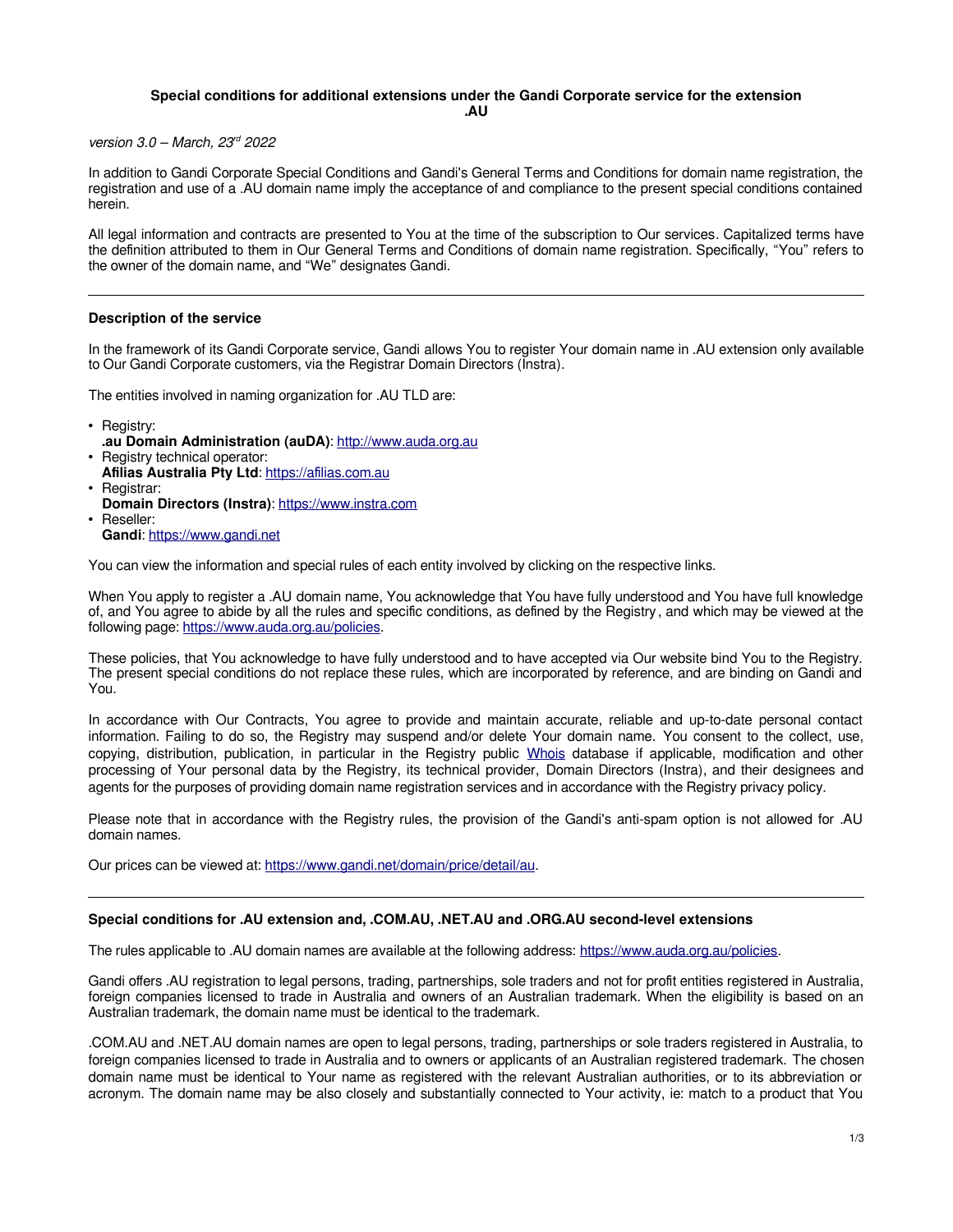manufacture or sell, to a service that You provide, to an event that You organise or sponsor, to an activity that You facilitate, teach or train, to a place where You operate, or to a profession that You practise. If the registration is based on an Australian trademark, the domain name must be strictly identical to the trademark.

.ORG.AU domain names are open to Australian not for profit entities. The chosen domain name must be identical to Your name as registered with the relevant Australian authorities, or to its abbreviation or acronym. The domain name may be also closely and substantially connected to Your activity, ie: match to a service that You provide, to an event that You organize or sponsor, to an activity that You facilitate, teach or train, to a place where You operate, or to a profession that You practice.

If You are a legal person, the individual associated to the owner contact must be a member or an employee of the legal person.

During the registration process, You have to provide the following:

- Your registration type: ABN (Australian Business Number), ACN (Australian Company Number), or TM (Trademark) if the domain name corresponds to Your trademark, and
- Your registration number corresponding to the registration type declared.

Under the Registry rules, renting or leasing Your .AU domain name to a third party is prohibited. Selling, renting or leasing any sub-domain is also prohibited.

The registration term is 1 year for .AU and from 1 to 5 years for .COM.AU, .NET.AU and .ORG.AU. To avoid any suspension of the domain name, the renewal must be paid and funds cleared before the Expiration date. Upon the Expiration date, the domain name is suspended for 29 calendar days, during which time all associated technical services are deactivated. Late renewal at normal price is possible during this period. If the domain is not renewed within these deadlines, the Registry will delete the domain name, which will become available for registration on a "first come first served" basis.

## **.AU opening – Priority rights**

From 24 March 2022, the registration of domain names directly under .AU is available.

In this framework the current holders of a domain name under a .AU second-level extension (registered before 24 March 2022) will have a priority right to register the corresponding .AU domain name. This priority period will run from 24 March to 20 September 2022.

To use Your priority right, You have to make a registration request for the corresponding .AU domain name before the end of the priority period.

You will have to provide the specific token associated to the domain name that confers Your priority right. This token can be retrieved via the Registry tool: [https://priority.auda.org.au.](https://priority.auda.org.au/) If You hold several domain names that confer a priority right for the same .AU domain name, Your registration request must be based on the domain name having the higher priority. In some cases, when Your domain name is registered with Gandi. Gandi may retrieved the token automatically.

If You are the only holder of a priority right, You will obtain the .AU domain name immediately after making Your registration request.

If several persons are holding the same domain name under different second-level extensions, there may be a contention between them. You can check the priority rights for a same domain name and their status via the Registry tool: [https://www.auda.org.au/tools/priority-status-tool.](https://www.auda.org.au/tools/priority-status-tool)

If there are conflicting rights, that is if more than one person having a priority right to the same .AU domain name make a registration request before 21 September 2022, the registry has implemented the following rules:

- Domain names registered prior to February 5, 2018 00:00 UTC (category 1) have priority over domain names registered after that date (category 2).
- If there is a conflict within category 1: An agreement must be made between the applicants, without which the .AU domain name will remain "reserved" until only one valid registration request remains. A registration request can become invalid in the following situations: the applicant withdraws or does not renew its request annually (renewal entails a fee), the applicant is no longer eligible to register the .AU domain name nor the domain name under the second-level extension that confers its priority right or does not renew it.
- If there is a conflict within category 2: The .AU domain name will be allocated to the holder of priority right based on the domain name that has been registered first.

Beforehand, please check the holder contact information for Your domain name(s) is correct and up to date. Your .AU